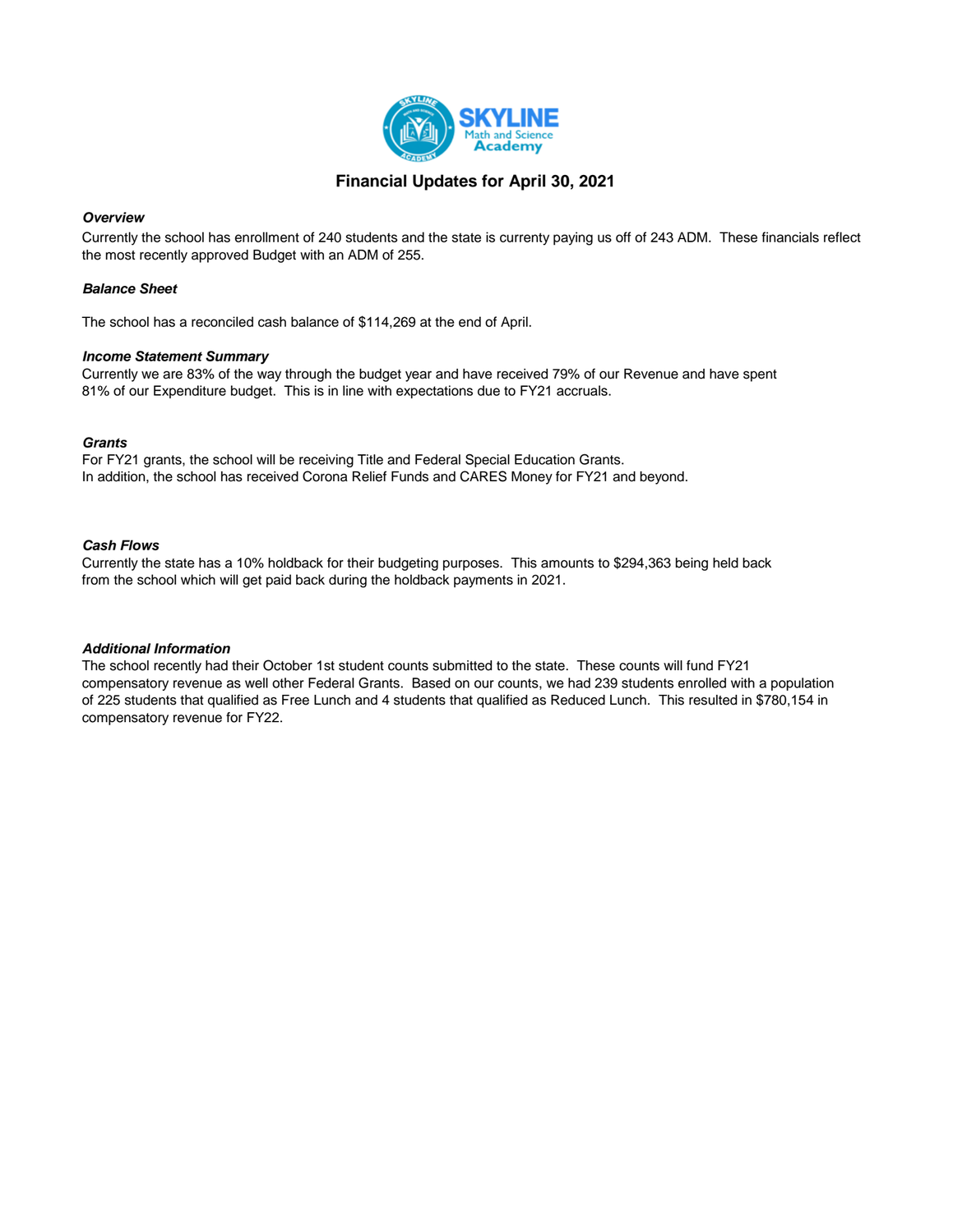

# **Skyline Math and Science Academy**

Financial Dashboard for: 4/30/2021

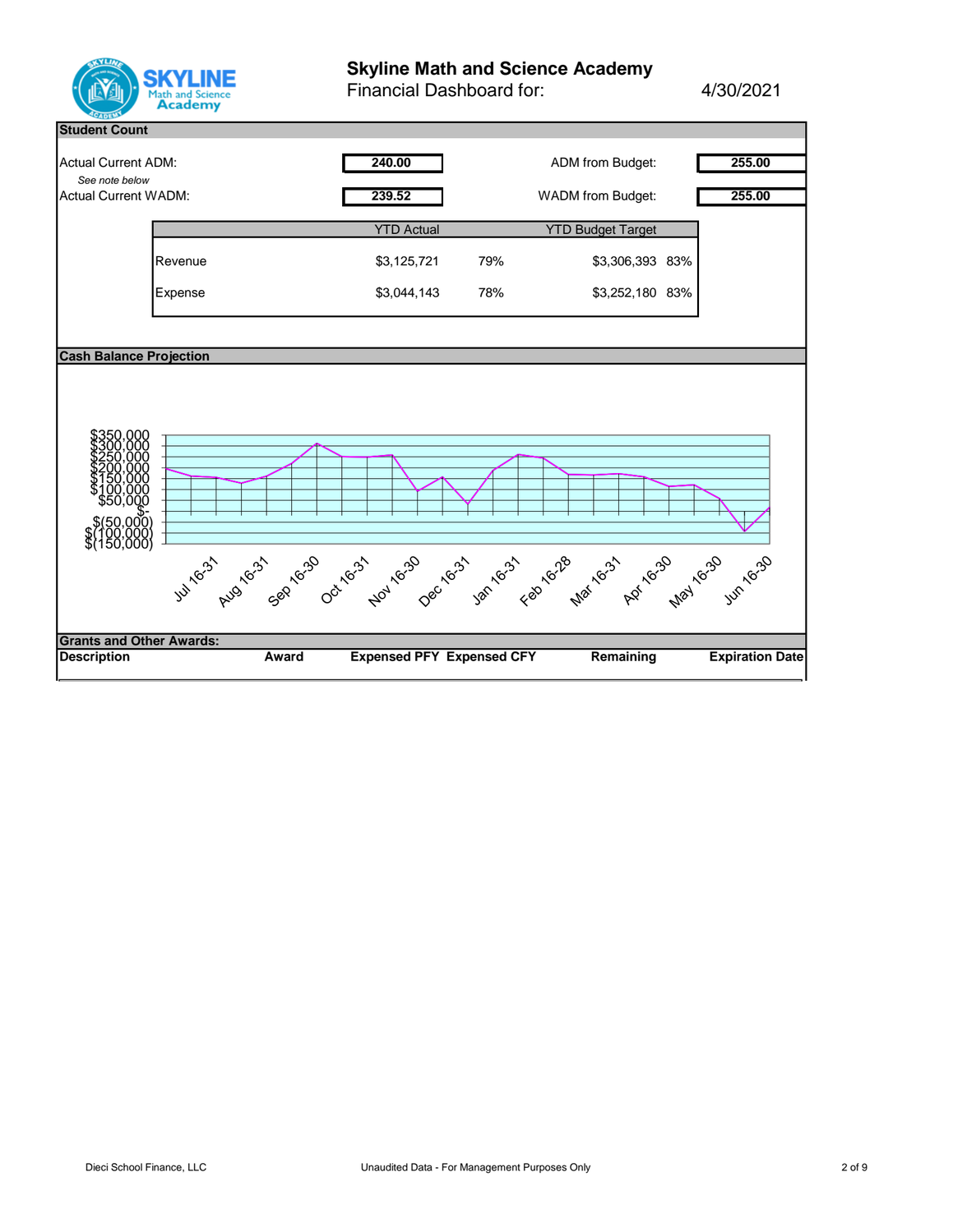

Financial Dashboard for: 4/30/2021

#### **Financial Ratios:**

|                                                                       | <b>YTD Actual</b>    | FY21 Budget         | Desired             |  |
|-----------------------------------------------------------------------|----------------------|---------------------|---------------------|--|
| (A) Unrestricted Cash and Investments<br>(B) Total Operating Expenses | 114,269<br>3.044.143 | 18,416<br>3,902,616 |                     |  |
|                                                                       |                      |                     |                     |  |
| Cash on Hand Ratio ((A x 365) / B)                                    | 13.70                | 1.72                | 45.00               |  |
| (A) Beginning Fund Balance                                            | 225,735              | 225,735             |                     |  |
| (B) Revenues                                                          | 3,125,721            | 3,967,672           |                     |  |
| (C) Expenditures                                                      | (3,044,143)          | (3,902,616)         |                     |  |
| (D) Ending Fund Balance                                               | 307,312              | 290,790             |                     |  |
| Fund Balance as a % of Expenditures (D / -C)                          | 10.1%                | 7.5%                | 20.0%               |  |
| <b>Upcoming Deadlines:</b>                                            |                      |                     |                     |  |
| Task                                                                  |                      |                     | Due Date            |  |
| All Required Applications to MDE for Title, Special Education, Other  |                      |                     | June 30th, 2021     |  |
| Apply for Building Lease Aid                                          |                      |                     | June 30th, 2021     |  |
|                                                                       | September 2021       |                     |                     |  |
| FY21 Audit                                                            |                      |                     |                     |  |
| <b>Prior Year Audited Financials</b>                                  |                      |                     | November 30th, 2021 |  |

These financials were compiled from information supplied by school management. They are unaudited and should be used for man agement purposes only.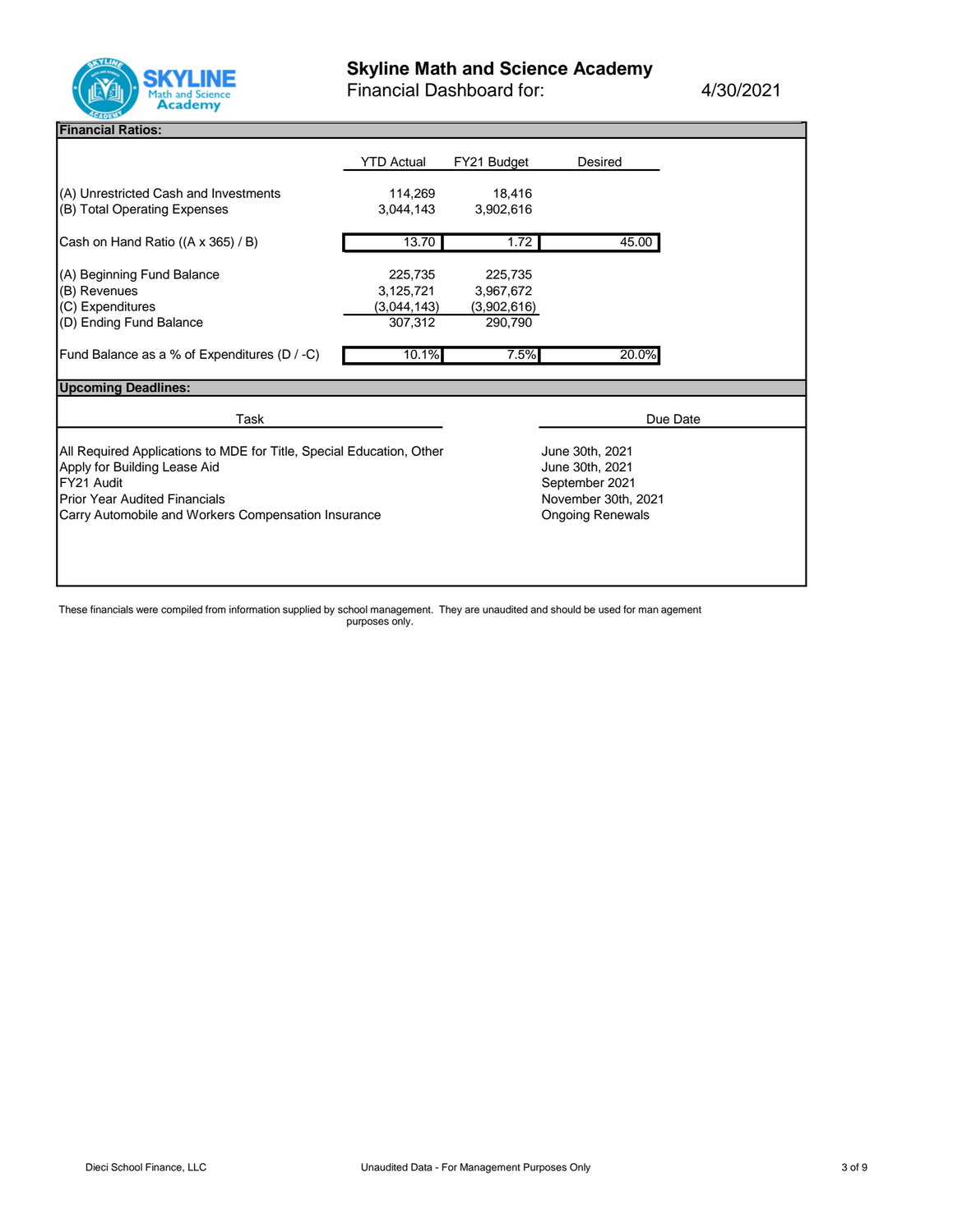# **Skyline Math and Science Academy Balance Sheet 4/30/2021**

|                                                                                                                                                                                                                                                                                                                                                                                                                                                                                                                                                | General<br><b>Education</b>                                                                                      | Food<br><b>Services</b>                         | <b>Fixed</b>   |                                                                                                                  |
|------------------------------------------------------------------------------------------------------------------------------------------------------------------------------------------------------------------------------------------------------------------------------------------------------------------------------------------------------------------------------------------------------------------------------------------------------------------------------------------------------------------------------------------------|------------------------------------------------------------------------------------------------------------------|-------------------------------------------------|----------------|------------------------------------------------------------------------------------------------------------------|
| <b>Descriptions</b>                                                                                                                                                                                                                                                                                                                                                                                                                                                                                                                            | <b>Fund</b>                                                                                                      | <b>Fund</b>                                     | <b>Assets</b>  | <b>Total</b>                                                                                                     |
| <b>Assets</b>                                                                                                                                                                                                                                                                                                                                                                                                                                                                                                                                  |                                                                                                                  |                                                 |                |                                                                                                                  |
| <b>Current Assets</b>                                                                                                                                                                                                                                                                                                                                                                                                                                                                                                                          |                                                                                                                  |                                                 |                |                                                                                                                  |
| Checking Account - Western Bank                                                                                                                                                                                                                                                                                                                                                                                                                                                                                                                | 128,137                                                                                                          | (13, 867)                                       |                | 114,269                                                                                                          |
| Savings Account - Western Bank                                                                                                                                                                                                                                                                                                                                                                                                                                                                                                                 |                                                                                                                  |                                                 |                |                                                                                                                  |
| <b>Accounts Receivable</b>                                                                                                                                                                                                                                                                                                                                                                                                                                                                                                                     |                                                                                                                  |                                                 |                |                                                                                                                  |
| Due from State                                                                                                                                                                                                                                                                                                                                                                                                                                                                                                                                 | 31,232                                                                                                           |                                                 |                | 31,232                                                                                                           |
| Due from Federal                                                                                                                                                                                                                                                                                                                                                                                                                                                                                                                               | 13,424                                                                                                           |                                                 |                | 13,424                                                                                                           |
| <b>Estimated Audit Accrual</b>                                                                                                                                                                                                                                                                                                                                                                                                                                                                                                                 |                                                                                                                  |                                                 |                |                                                                                                                  |
| Prepaids                                                                                                                                                                                                                                                                                                                                                                                                                                                                                                                                       | 3,387                                                                                                            |                                                 |                | 3,387                                                                                                            |
| <b>Total Current Assets</b>                                                                                                                                                                                                                                                                                                                                                                                                                                                                                                                    | 176,180                                                                                                          | (13, 867)                                       |                | 162,312                                                                                                          |
| <b>Fixed Assets</b>                                                                                                                                                                                                                                                                                                                                                                                                                                                                                                                            |                                                                                                                  |                                                 |                |                                                                                                                  |
| Land                                                                                                                                                                                                                                                                                                                                                                                                                                                                                                                                           |                                                                                                                  |                                                 |                |                                                                                                                  |
| Improvements                                                                                                                                                                                                                                                                                                                                                                                                                                                                                                                                   |                                                                                                                  |                                                 |                |                                                                                                                  |
| <b>Buildings</b>                                                                                                                                                                                                                                                                                                                                                                                                                                                                                                                               |                                                                                                                  |                                                 |                |                                                                                                                  |
| Equipment                                                                                                                                                                                                                                                                                                                                                                                                                                                                                                                                      |                                                                                                                  |                                                 |                |                                                                                                                  |
| <b>Construction in Progress</b>                                                                                                                                                                                                                                                                                                                                                                                                                                                                                                                |                                                                                                                  |                                                 |                |                                                                                                                  |
| <b>Accum Depr Buildings</b>                                                                                                                                                                                                                                                                                                                                                                                                                                                                                                                    |                                                                                                                  |                                                 |                |                                                                                                                  |
| Accum Depr On Equip.                                                                                                                                                                                                                                                                                                                                                                                                                                                                                                                           |                                                                                                                  |                                                 |                |                                                                                                                  |
| <b>Total Fixed Assets</b>                                                                                                                                                                                                                                                                                                                                                                                                                                                                                                                      |                                                                                                                  |                                                 |                |                                                                                                                  |
| <b>Total Assets</b>                                                                                                                                                                                                                                                                                                                                                                                                                                                                                                                            | 176,180                                                                                                          | (13, 867)                                       | ä,             | 162,312                                                                                                          |
| <b>Liabilities &amp; Fund Balance</b><br><b>Current Liabilities</b><br>Short-Term Debt<br><b>Accounts Payable</b><br><b>Health Deduction</b><br><b>LegalSheild Deduction</b><br><b>Dental Deduction</b><br>Salaries/FICA Payable<br>Net Pay Payable<br>Life, LTD, STD Deduction<br><b>TRA Payable Liability</b><br><b>Total Current Liabilities</b><br><b>Fund Balance</b><br><b>Investment Fixed Assets</b><br>Unassigned Fund Balance - 6/30/2020<br>Nonspendable Fund Balance<br><b>Restricted Fund Balance</b><br>Net Income/(Loss) - FY21 | (20, 852)<br>(18, 346)<br>(96)<br>(641)<br>(0)<br>932<br>(1, 463)<br>(40, 466)<br>225,735<br>19,184<br>(28, 274) | $\blacksquare$<br>(13, 867)                     | $\blacksquare$ | (20, 852)<br>(18, 346)<br>(96)<br>(641)<br>(0)<br>932<br>(1, 463)<br>(40, 466)<br>225,735<br>19,184<br>(42, 141) |
| <b>Total Fund Balance</b>                                                                                                                                                                                                                                                                                                                                                                                                                                                                                                                      | 216,645                                                                                                          | (13, 867)                                       |                | 202,778                                                                                                          |
| <b>Total Liabilities &amp; Fund Balance</b>                                                                                                                                                                                                                                                                                                                                                                                                                                                                                                    | 176,180                                                                                                          | (13, 867)                                       | ٠              | 162,312                                                                                                          |
| <b>State Holdback Calculation:</b><br>** Total Fiscal Year School Budgeted State Revenues<br>Prorated Fiscal Year-to-Date (10 of 12 months)<br>Total Fiscal Year-to-Date Budget (April 2021)<br>State Holdback Percentage<br><b>Total Estimated Year-to-Date Holdback</b>                                                                                                                                                                                                                                                                      |                                                                                                                  | 3,546,536<br>83%<br>2,943,625<br>10%<br>294,363 |                |                                                                                                                  |

\*Based on the assumptions that actual ADMs and state aid payments are based on an ADM of 255 Dieci School Finance, LLC Unaudited Data - For Management Purpose Only 4 of 9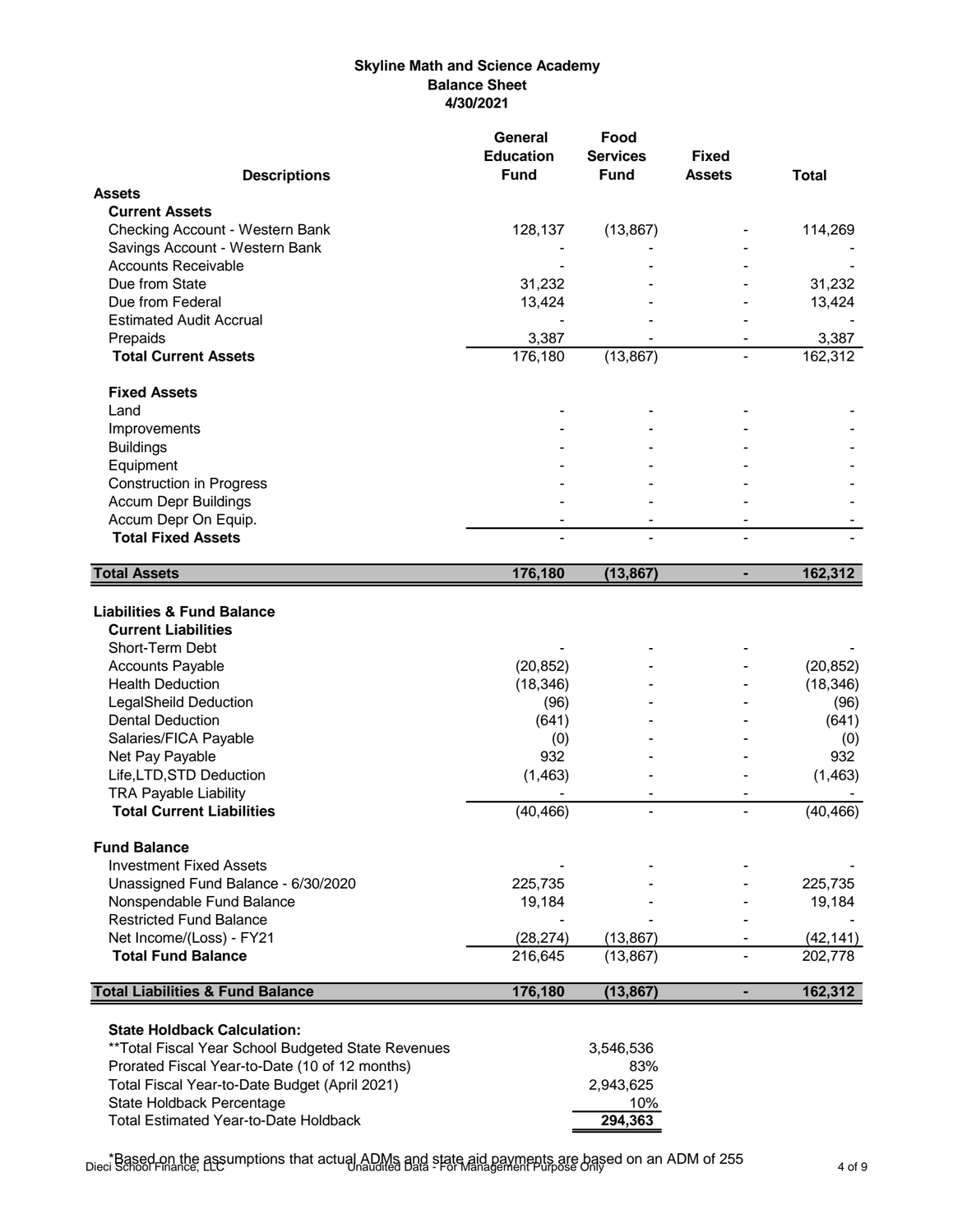# **Skyline Math and Science Academy Summary Income Statement For Period Ending April 30, 2021**

|                                          | <b>Month</b>    | Year-To-Date    | FY21 Original            | $%$ of        |
|------------------------------------------|-----------------|-----------------|--------------------------|---------------|
|                                          | <b>Activity</b> | <b>Activity</b> | <b>Budget</b>            | <b>Budget</b> |
|                                          |                 | <b>ADM</b>      | 255.00                   |               |
|                                          |                 | <b>PPU</b>      | 255.00                   |               |
| <b>GENERAL FUND 01</b>                   |                 |                 |                          |               |
| <b>REVENUES</b>                          |                 |                 |                          |               |
| <b>State Revenue</b>                     |                 |                 |                          |               |
| <b>Endowment Fund Apportionment</b>      |                 | 9,636           | 8,085                    | 119%          |
| <b>General Education Aid</b>             | 136,757         | 1,996,104       | 2,586,866                | 77%           |
| Literacy Incentive Aid                   |                 | 2,886           |                          | N/A           |
| Lease Aid                                |                 | 111,756         | 335,070                  | 33%           |
| Long-term Facilities Maintenance Charter |                 | 9,548           | 33,660                   | 28%           |
| <b>State Special Education</b>           | 136,898         | 612,096         | 582,856                  | 105%          |
| <b>State Special Education</b>           |                 |                 |                          | N/A           |
| <b>Total State Revennue</b>              | 273,654         | 2,742,026       | 3,546,536                | 77%           |
|                                          |                 |                 |                          |               |
| <b>Federal Revenue</b>                   |                 |                 |                          |               |
| <b>CRF Grant</b>                         |                 | 83,968          |                          | N/A           |
| Title I                                  |                 |                 | 90,529                   | $0\%$         |
| Title II                                 |                 |                 | 13,165                   | 0%            |
| Title III                                |                 |                 | 33,199                   | 0%            |
| <b>Federal Special Education</b>         |                 |                 | 16,144                   | 0%            |
| Title IV                                 |                 |                 | 10,000                   | 0%            |
| Federal CSP Implementation I Reveue      |                 |                 |                          | N/A           |
| <b>Total Federal Revenue</b>             |                 | 83,968          | 163,036                  | 52%           |
| <b>Estimated Audit Accrual</b>           |                 |                 |                          |               |
|                                          |                 |                 |                          |               |
| <b>Other Revenue</b>                     |                 |                 |                          | N/A           |
| Fees from Patrons                        |                 |                 | $\blacksquare$           | N/A           |
| <b>Admission &amp; Student Activity</b>  |                 |                 | $\blacksquare$           | N/A           |
| <b>Third Party Billing</b>               |                 |                 | $\blacksquare$           | N/A           |
| Interest                                 |                 |                 | $\overline{\phantom{a}}$ | N/A           |
| Rent                                     |                 |                 | $\overline{\phantom{a}}$ | N/A           |
| Donations                                |                 | 5,000           | $\blacksquare$           | N/A           |
| Miscellaneous Revenue                    |                 | 14,007          | $\blacksquare$           | N/A           |
| <b>Cost of Materials</b>                 |                 |                 | $\overline{a}$           | N/A           |
| Sales of Materials                       |                 |                 |                          | N/A           |
| Total Other Revenue                      |                 | 19,007          |                          | N/A           |
|                                          |                 |                 |                          |               |
| <b>TOTAL REVENUES</b>                    | 273,654         | 2,845,001       | 3,709,572                | 77%           |

**Contract**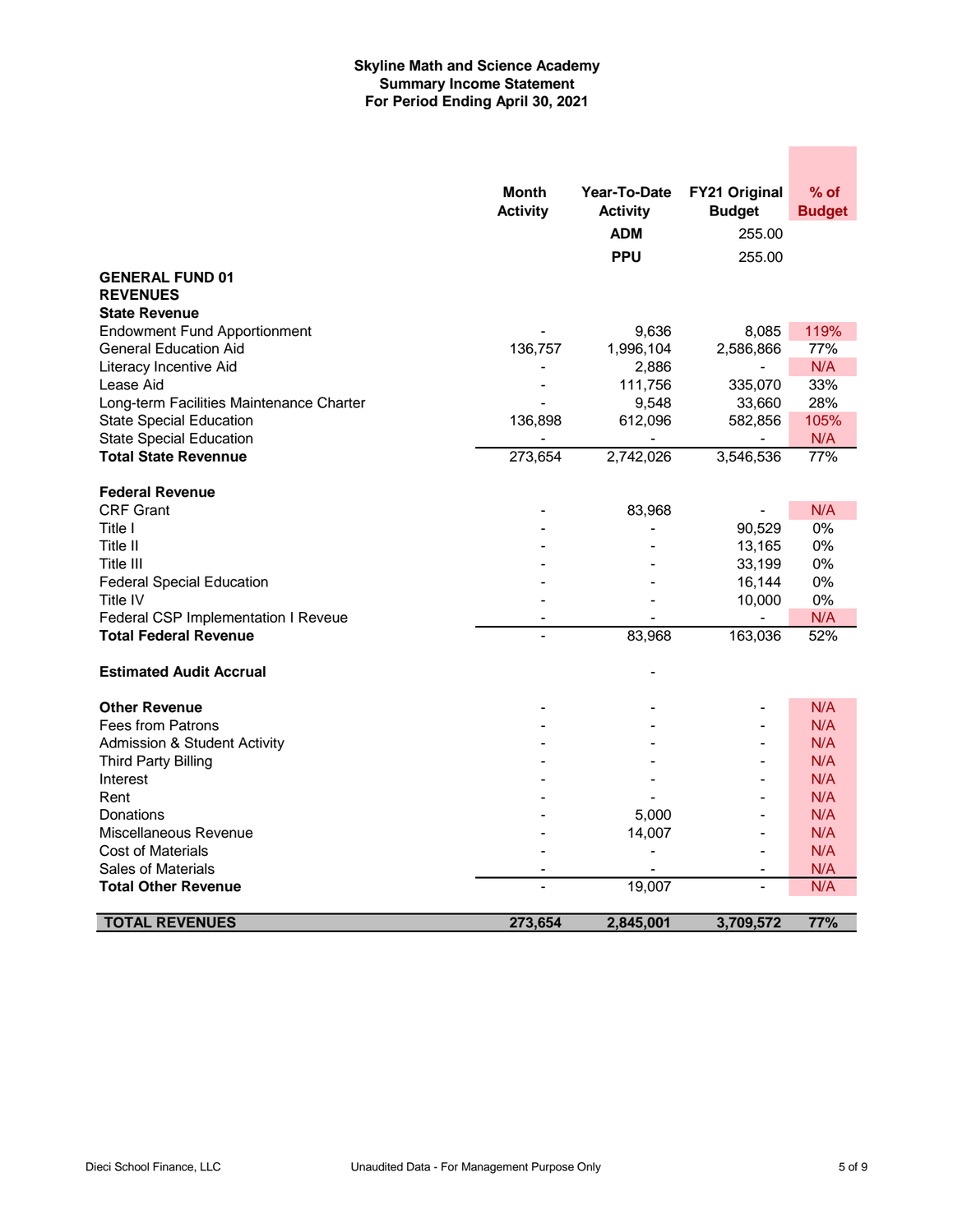# **Skyline Math and Science Academy Summary Income Statement For Period Ending April 30, 2021**

|                                      | <b>Month</b>    | Year-To-Date    | FY21 Original  | % of          |
|--------------------------------------|-----------------|-----------------|----------------|---------------|
|                                      | <b>Activity</b> | <b>Activity</b> | <b>Budget</b>  | <b>Budget</b> |
|                                      |                 | <b>ADM</b>      | 255.00         |               |
| <b>EXPENDITURES</b>                  |                 |                 |                |               |
| <b>Administration</b>                |                 |                 |                |               |
| Salaries/Wages                       | 30,591          | 222,239         | 297,202        | 75%           |
| <b>Benefits</b>                      | 7,300           | 75,223          | 94,102         | 80%           |
| <b>Purchased Services</b>            | 2,781           | 130,327         | 172,000        | 76%           |
| Supplies/Materials                   | 4,705           | 40,322          | 34,000         | 119%          |
| Dues/Memberships                     | 6,610           | 29,184          | 144,699        | 20%           |
| <b>Total Administration</b>          | 51,987          | 497,295         | 742,003        | 67%           |
| <b>General Education</b>             |                 |                 |                |               |
| Salaries/Wages                       | 72,036          | 592,304         | 719,241        | 82%           |
| <b>Benefits</b>                      | 17,245          | 138,116         | 229,455        | 60%           |
| <b>Purchased Services</b>            | 1,350           | 12,969          | 40,000         | 32%           |
| Supplies/Materials                   | 5,745           | 17,386          | 113,260        | 15%           |
| <b>Total General Education</b>       | 96,376          | 760,776         | 1,101,956      | 69%           |
| <b>State Special Education</b>       |                 |                 |                |               |
| Salaries/Wages                       | 43,663          | 421,734         | 359,793        | 117%          |
| <b>Benefits</b>                      | 8,690           | 71,515          | 62,674         | 114%          |
| <b>Purchased Services</b>            | 12,239          | 69,108          | 35,250         | 196%          |
| Supplies/Materials                   |                 |                 | 7,500          | 0%            |
| <b>Total State Special Education</b> | 64,592          | 562,357         | 465,217        | 121%          |
| <b>Federal Funds</b>                 |                 |                 |                |               |
| Title I                              |                 |                 | 90,529         | 0%            |
| Title II                             |                 |                 | 13,165         | 0%            |
| Title III                            |                 |                 | 16,144         | 0%            |
| <b>Title IV</b>                      |                 |                 | 10,000         | 0%            |
| <b>Federal Special Education</b>     |                 | 40,911          | 33,199         | 123%          |
| <b>Early Intervening Services</b>    |                 |                 |                | N/A           |
| Federal Improvement I                |                 |                 | $\blacksquare$ | N/A           |
| Federal Improvement II               |                 |                 |                | N/A           |
| <b>Total Federal Funds</b>           | $\blacksquare$  | 40,911          | 163,036        | 25%           |
| <b>Instructional Support</b>         |                 |                 |                |               |
| Salaries/Wages                       | 1,782           | 1,782           |                | N/A           |
| <b>Benefits</b>                      | 270             | 270             | ÷,             | N/A           |
| <b>Purchased Services</b>            | 8,010           | 31,789          | $\blacksquare$ | N/A           |
| <b>Total Instructional Support</b>   | 10,061          | 33,840          | $\blacksquare$ | <b>N/A</b>    |

**Contract**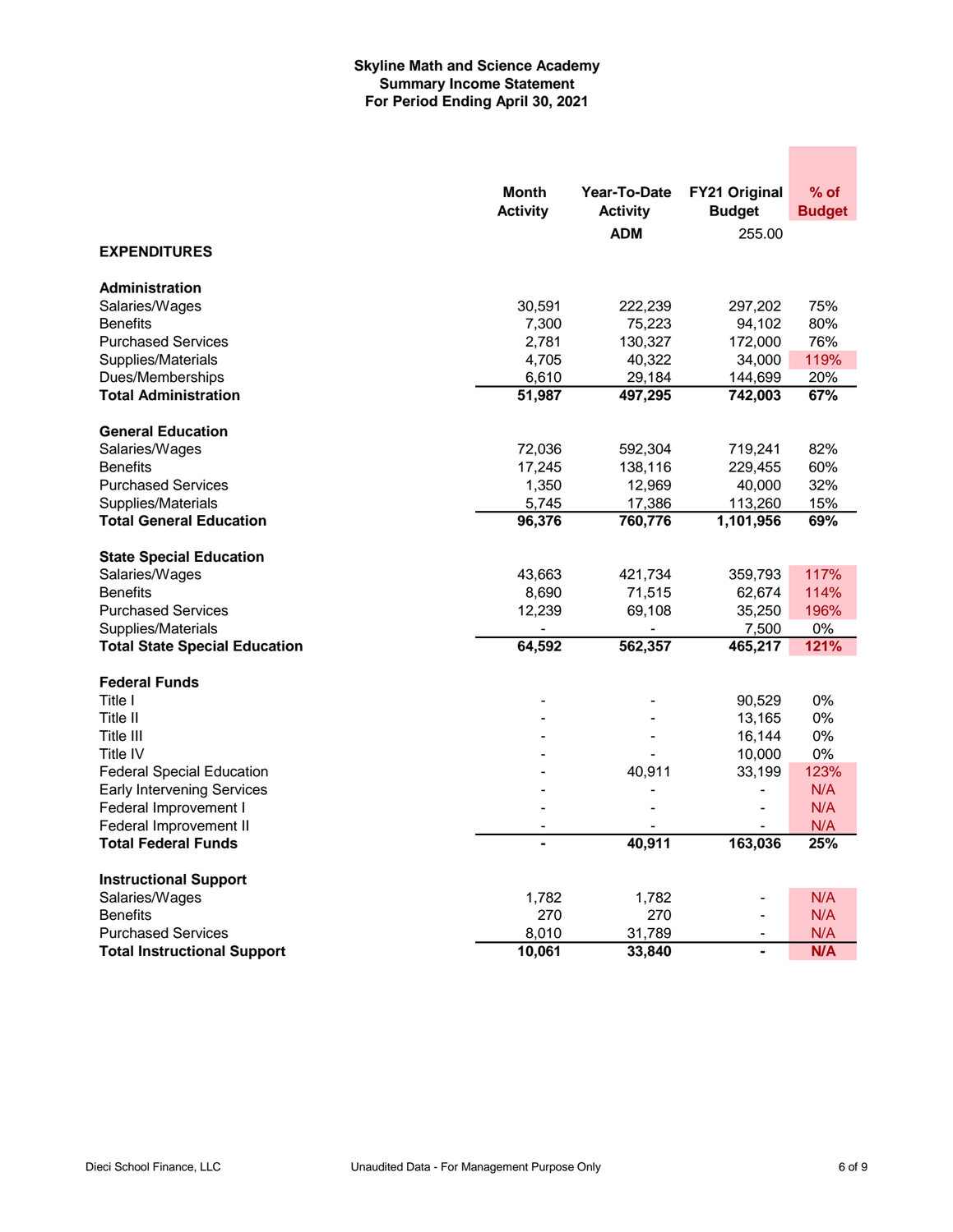# **Skyline Math and Science Academy Summary Income Statement For Period Ending April 30, 2021**

|                                           | <b>Month</b>    | Year-To-Date    | FY21 Original        | $%$ of        |
|-------------------------------------------|-----------------|-----------------|----------------------|---------------|
|                                           | <b>Activity</b> | <b>Activity</b> | <b>Budget</b>        | <b>Budget</b> |
|                                           |                 | <b>ADM</b>      | 255.00               |               |
| <b>Student Support Services</b>           |                 |                 |                      |               |
| Transportation                            | 18,550          | 355,310         | 600,610              | 59%           |
| <b>Health Supplies</b>                    |                 | 34              | 1,000                | 3%            |
| <b>Total Student Support Services</b>     | 18,550          | 355,344         | 601,610              | 59%           |
| <b>Operations and Maintenance</b>         |                 |                 |                      |               |
| <b>Purchased Services</b>                 | 5,500           | 62,790          | 101,500              | 62%           |
| <b>Building Lease</b>                     | 36,191          | 398,104         | 434,295              | 92%           |
| Supplies/Materials                        | 362             | 4,355           | 9,900                | 44%           |
| <b>Total Operations and Maintenance</b>   | 42,053          | 465,249         | $\overline{545,}695$ | 85%           |
| <b>Other Finance Uses</b>                 |                 |                 |                      |               |
| Insurance                                 | 3,642           | 33,784          | 25,000               | 135%          |
| <b>Total Finance Uses</b>                 | 3,642           | 33,784          | 25,000               | 135%          |
| <b>TOTAL EXPENDITURES</b>                 | 287,262         | 2,749,556       | 3,644,517            | 75%           |
|                                           |                 |                 |                      |               |
| <b>GENERAL FUND 01 - NET INCOME(LOSS)</b> | (13,608)        | 95,445          | 65,055               |               |
| <b>FOOD SERVICES FUND 02</b>              |                 |                 |                      |               |
| <b>REVENUES</b>                           |                 |                 |                      |               |
| <b>State Revenue</b>                      |                 |                 | 7,900                | 0%            |
| <b>Federal Revenue</b>                    | 34,153          | 280,720         | 143,000              | 196%          |
| <b>Estimated Audit Accrual</b>            |                 |                 |                      | N/A           |
| Interfund Transfer                        |                 |                 | 107,199              | $0\%$         |
| <b>TOTAL REVENUES</b>                     | 34,153          | 280,720         | 258,099              | 109%          |
|                                           |                 |                 |                      |               |
| <b>EXPENDITURES</b>                       |                 |                 |                      |               |
| Salaries/Wages                            | 4,151           | 42,435          | 49,063               | 86%           |
| <b>Benefits</b>                           | 805             | 8,396           | 8,669                | 97%           |
| <b>Purchased Services</b>                 |                 | 4,220           | 13,500               | 31%           |
| Supplies/Materials                        | 28,825          | 239,536         | 186,868              | 128%          |
| <b>TOTAL EXPENDITURES</b>                 | 33,781          | 294,587         | 258,099              | 114%          |
| FOOD SERVICE FUND 02 - NET INCOME(LOSS)   | 372             | (13, 867)       | (0)                  |               |
|                                           |                 |                 |                      |               |
| <b>ALL FUNDS - NET INCOME(LOSS)</b>       | (13, 236)       | 81,577          | 65.055               |               |

**Contract**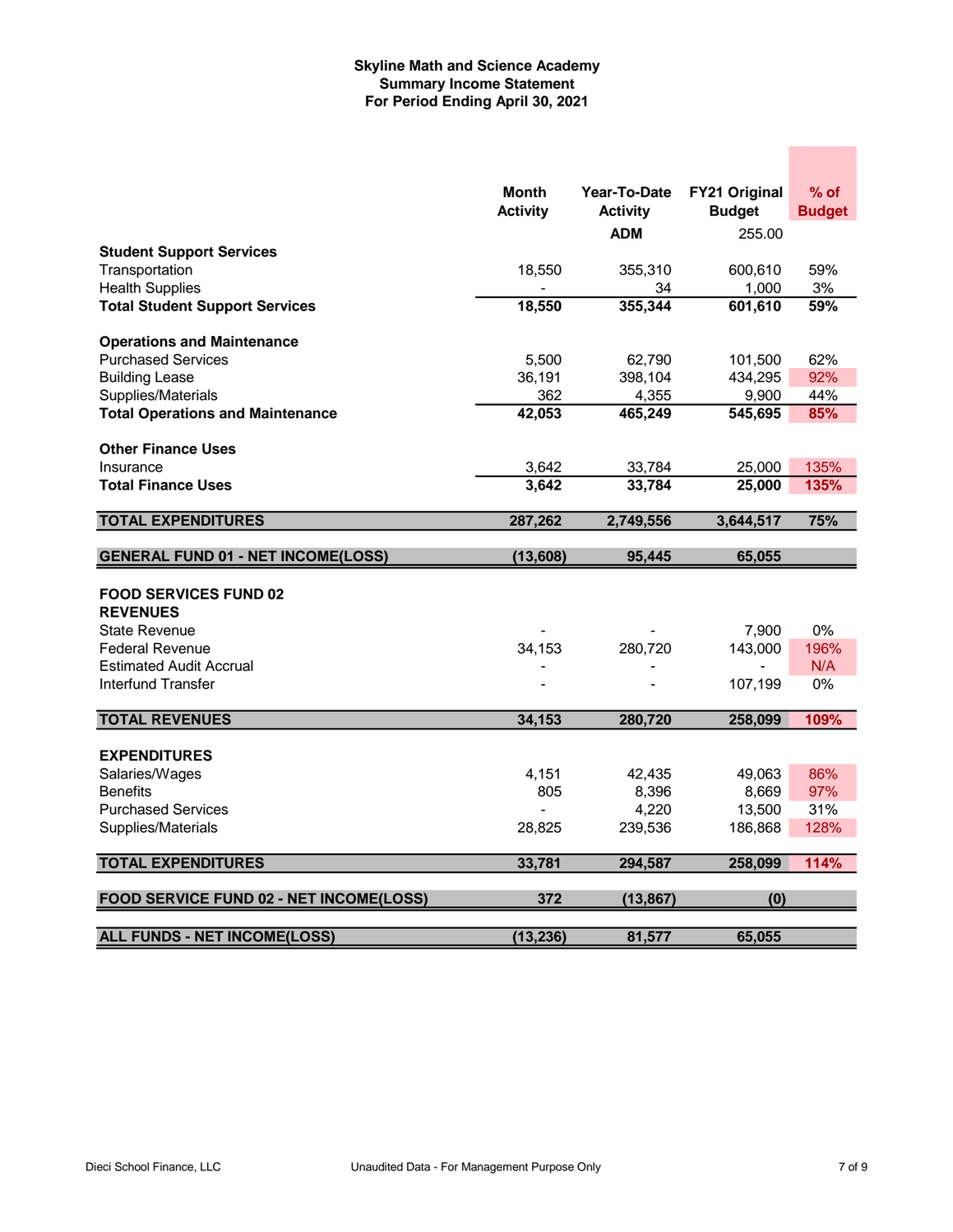# **Skyline Math and Science Academy Payment Register - April 2021 Fiscal Year 2020 - 2021**

| CHECK<br><b>DATE</b>          | <b>VENDOR</b>                                                               | <b>INVOICE DESCRIPTION</b>                                                          | <b>CHECK</b><br><b>NUMBER</b> | <b>AMOUNT</b>                     |
|-------------------------------|-----------------------------------------------------------------------------|-------------------------------------------------------------------------------------|-------------------------------|-----------------------------------|
| Payroll                       |                                                                             |                                                                                     |                               |                                   |
|                               | 4/5/2021 Payroll                                                            | Payroll Net Pay                                                                     |                               | 56,880.57                         |
| 4/20/2021 Payroll             |                                                                             | Payroll Net Pay                                                                     |                               | 58,347.71                         |
|                               |                                                                             |                                                                                     |                               |                                   |
| <b>Void Checks</b>            | 4/23/2021 Zakaria Mohamed                                                   | Old Check - Manual Payroll Check                                                    | 1257                          | (932.03)<br>\$                    |
|                               | 4/23/2021 Jamal Odawa                                                       | Old Check - Target & Party City                                                     | 7515                          | \$<br>(239.63)                    |
|                               | 4/23/2021 Ayman Affordable Maintenance Services                             | Old Check - Electricity Maintenance                                                 | 7607                          | \$<br>(2,950.00)                  |
|                               | 4/23/2021 Health Partners                                                   | Old Check - Health Care Services                                                    | 7762                          | \$<br>(297.00)                    |
|                               | 4/23/2021 Regions Hospital                                                  | Old Check - Health Care Services                                                    | 7763                          | \$<br>(555.06)                    |
|                               | 4/23/2021 The Mcdowell Agency, Inc.                                         | Old Check - Background Checks                                                       | 7819                          | \$<br>(2,365.00)                  |
|                               | 4/23/2021 Department of Employment and Economic Development                 | Old Check - Quarter 2 Unemployment Insurance                                        | 7850                          | (946.96)<br>\$                    |
|                               | 4/23/2021 Beverly J Tavernier                                               | Old Check - ELL Planning Services                                                   | 7945                          | \$<br>(165.00)                    |
|                               | 4/23/2021 Discovery Education<br>4/23/2021 Victoria Geske                   | Old Check - Stream PLUS K-8 License<br>Old Check - Office Supplies                  | 8087<br>8132                  | \$<br>(5,600.00)<br>\$<br>(20.00) |
|                               | 4/23/2021 SOS Transportation Inc                                            | Reissue - July Regular Transportation                                               | 8153                          | \$<br>(6,300.00)                  |
|                               | 4/23/2021 Business Essentials                                               | Old Check - Office Supplies                                                         | 8156                          | (412.59)<br>\$                    |
|                               |                                                                             |                                                                                     |                               |                                   |
| <b>Regular Checks</b>         |                                                                             |                                                                                     |                               | 2,500.00                          |
|                               | 4/5/2021 Somali TV of Minnesota<br>4/6/2021 Abdo, Eick & Myers, LLP         | Video Marketing, Advertising<br><b>Audit Services</b>                               | 8337<br>8338                  | 875.00                            |
|                               | 4/6/2021 Baley Transportation                                               | March Regular & SpEd Transportation                                                 | 8339                          | 17,850.00                         |
|                               | 4/6/2021 LegalShield                                                        | <b>March Premiums</b>                                                               | 8340                          | 159.00                            |
|                               | 4/6/2021 Manuel Ortega Cleaning                                             | <b>March Cleaning Services</b>                                                      | 8341                          | 5,500.00                          |
|                               | 4/6/2021 ProCare Therapy                                                    | SpEd Teacher                                                                        | 8342                          | 4.800.00                          |
|                               | 4/6/2021 Science from Scientists                                            | <b>SKY STEM Residency</b>                                                           | 8343                          | 119.00                            |
|                               | 4/6/2021 SOS Transportation Inc                                             | March Transportation - Regular & SpEd                                               | 8344                          | 18,550.00                         |
|                               | 4/6/2021 Surplus Services<br>4/14/2021 Jaqueline Enriquez Alvarez           | <b>Office Supplies</b><br>Signs                                                     | 8345<br>8346                  | 120.00<br>6,241.00                |
|                               | 4/21/2021 Metropolitan Life Insurance Company                               | April & May AD&D, Life, LTD & Dental                                                | 8347                          | 2.233.52                          |
|                               | 4/23/2021 SOS Transportation Inc                                            | July Regular Transportation                                                         | 8348                          | 6.300.00                          |
|                               | 4/26/2021 Designs for Learning                                              | Program Support Contract, Psychology, DAPE, OT & Speech & Lang Services             | 8349                          | 13,304.25                         |
|                               | 4/26/2021 Dieci School Finance, LLC                                         | March & April Contracted Services                                                   | 8350                          | 11,667.00                         |
|                               | 4/26/2021 Done Right Food Services, Inc.                                    | Breakfast, Lunch, Commodities Credit & Supplies                                     | 8351                          | 27,652.38                         |
|                               | 4/26/2021 Kendra Solander                                                   | <b>Reimbursement Supplies</b>                                                       | 8352                          | 185.03                            |
|                               | 4/26/2021 LegalShield                                                       | April Premiums                                                                      | 8353                          | 159.00                            |
|                               | 4/26/2021 Region V Computer Services<br>4/26/2021 Success Leadership Center | FY21 3rd Quarter Membership<br>Parent Training 1/18/21 - 1/23/21 & 2/22/21 -2/26/21 | 8354<br>8355                  | 1,325.00<br>4,510.00              |
|                               | 4/29/2021 Serendipity Investment Group, LLC                                 | May Rent                                                                            | 8356                          | 36,191.24                         |
| Wires                         |                                                                             |                                                                                     |                               |                                   |
|                               | 4/1/2021 Accent Communications                                              | <b>Phone Services</b>                                                               | <b>WX</b>                     | 259.00                            |
|                               | 4/5/2021 Dept. of the Treasury                                              | <b>Federal Taxes</b>                                                                | <b>WX</b>                     | 15,185.72                         |
|                               | 4/5/2021 MN DEPT OF REVENUE                                                 | <b>MN Taxes</b>                                                                     | WX                            | 2,252.18                          |
| 4/5/2021 PERA<br>4/5/2021 TRA |                                                                             | PERA<br><b>TRA</b>                                                                  | WX<br><b>WX</b>               | 4,128.53<br>7,147.73              |
|                               | 4/6/2021 Harwanaag Restaurant & Banquet                                     | Food                                                                                | <b>WX</b>                     | 1,000.00                          |
|                               | 4/6/2021 STATE OF MN                                                        | <b>Child Support</b>                                                                | <b>WX</b>                     | 255.00                            |
|                               | 4/9/2021 Minnesota Guild of Public Charter Schools                          | Quarterly Payments                                                                  | WX                            | 6,610.00                          |
|                               | 4/11/2021 Micro Center                                                      | Computers                                                                           | <b>WX</b>                     | 1,312.89                          |
|                               | 4/12/2021 Amazon.Com                                                        | Prime Membership                                                                    | <b>WX</b>                     | 14.03                             |
|                               | 4/16/2021 PreferredOne Insurance Company                                    | May Health Insurance                                                                | WX                            | 11,655.17                         |
|                               | 4/16/2021 The Hanover Insurance Group<br>4/19/2021 T-Mobile                 | Insurance                                                                           | <b>WX</b><br><b>WX</b>        | 3.642.11<br>191.66                |
|                               | 4/20/2021 Dept. of the Treasury                                             | Phone Services<br><b>Federal Taxes</b>                                              | WX                            | 15,458.22                         |
|                               | 4/20/2021 MN DEPT OF REVENUE                                                | <b>MN Taxes</b>                                                                     | WX                            | 2,314.55                          |
| 4/20/2021 PERA                |                                                                             | PERA                                                                                | <b>WX</b>                     | 4,377.95                          |
|                               | 4/20/2021 PreferredOne Insurance Company                                    | April Health Insurance                                                              | <b>WX</b>                     | 11,655.17                         |
| 4/20/2021 TRA                 |                                                                             | <b>TRA</b>                                                                          | <b>WX</b>                     | 7,147.73                          |
|                               | 4/21/2021 STATE OF MN                                                       | Child Support                                                                       | <b>WX</b>                     | 255.00                            |
|                               | 4/23/2021 Colonial Life                                                     | April Insurance Premiums                                                            | WX                            | 849.72                            |
|                               | 4/28/2021 WP Engine                                                         | WordPress 1 Year Plan                                                               | WX<br>WX                      | 270.00<br>62.63                   |
|                               | 4/30/2021 American National Bank                                            | Service Charge                                                                      |                               |                                   |
|                               |                                                                             | <b>Total April 2021 Disbursements</b>                                               |                               | 350,731.42                        |

**V = Void Check \*= Break in sequence**